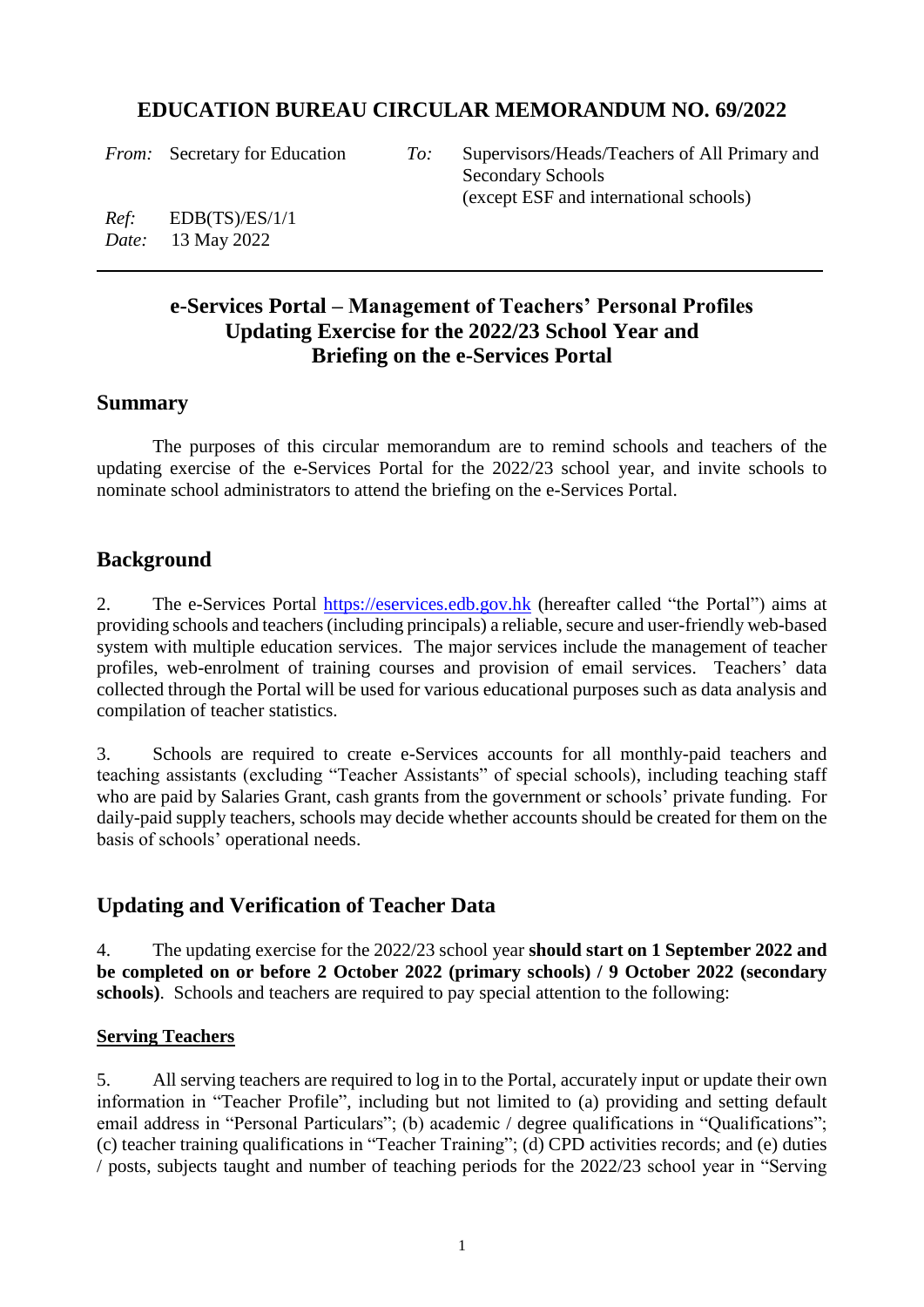### Schools". It is particularly **important for language teachers to input their acquired relevant degree qualifications and teacher training for language teachers in (b) and (c) above**.

6. The school administrators should verify the personal profiles submitted by the teachers and update their appointment information if there is a change in substantive rank, terms of employment or "Full-time Equivalent".

### **New Teachers / Teachers Transferred from Other Schools**

7. For schools with new teachers / teachers transferred from other schools, the school administrators have to add their records to their respective school accounts on the Portal. These teachers, like other serving teachers, are also required to input / update the personal profile and submit it to school for verification.

### **Departing Teachers**

 $\overline{a}$ 

8. For departing teachers, the school administrators have to input the end date of employment and the reason of termination in "Termination of Employment" on the Portal before the last date of employment.

### **Teachers Teaching Non-language Subjects in English**

9. Under the fine-tuned medium of instruction arrangements<sup>1</sup>, non-language subject teachers are required to meet the teacher capability criterion for teaching non-language subjects in English and / or conducting extended learning activities in English. These teachers are hence requested to fill in / update appropriate information to "Teachers Teaching Non-language Subjects in English" in "Serving Schools". All the information should be submitted to schools for verification.

10. A flowchart showing the updating process is at **Appendix 1** and a summary of the major tasks is at **Appendix 2** for quick reference. A Personal Information Collection Statement is also attached at **Appendix 3**.

# **Briefing for School Administrators**

11. To provide better services for schools and teachers, functions of the Portal have been continually enhanced with the online Help Manual updated accordingly. To familiarise school administrators with the functions of the Portal as well as the updating procedures for the 2022/23 school year, three identical briefing sessions for school administrators will be held on 29 July, 1 and 3 August 2022. Detailed information can be obtained from the Education Bureau Training Calendar System at [https://tcs.edb.gov.hk](https://tcs.edb.gov.hk/tcs/admin/courses/previewCourse/forPortal.htm?courseId=PDT020220096&lang=en) (Course ID: PDT020220096). Schools are encouraged to arrange the school administrators to attend the briefing. Participants will be notified in the event of change of date.

<sup>1</sup> In accordance with the EDB Circular No. 6/2009 dated 5 June 2009 on Fine-tuning the Medium of Instruction for Secondary Schools, the fine-tuned medium of instruction arrangements have taken effect from the 2010/11 school year, starting with Secondary 1 level and progressing each year to a higher form of the junior secondary levels.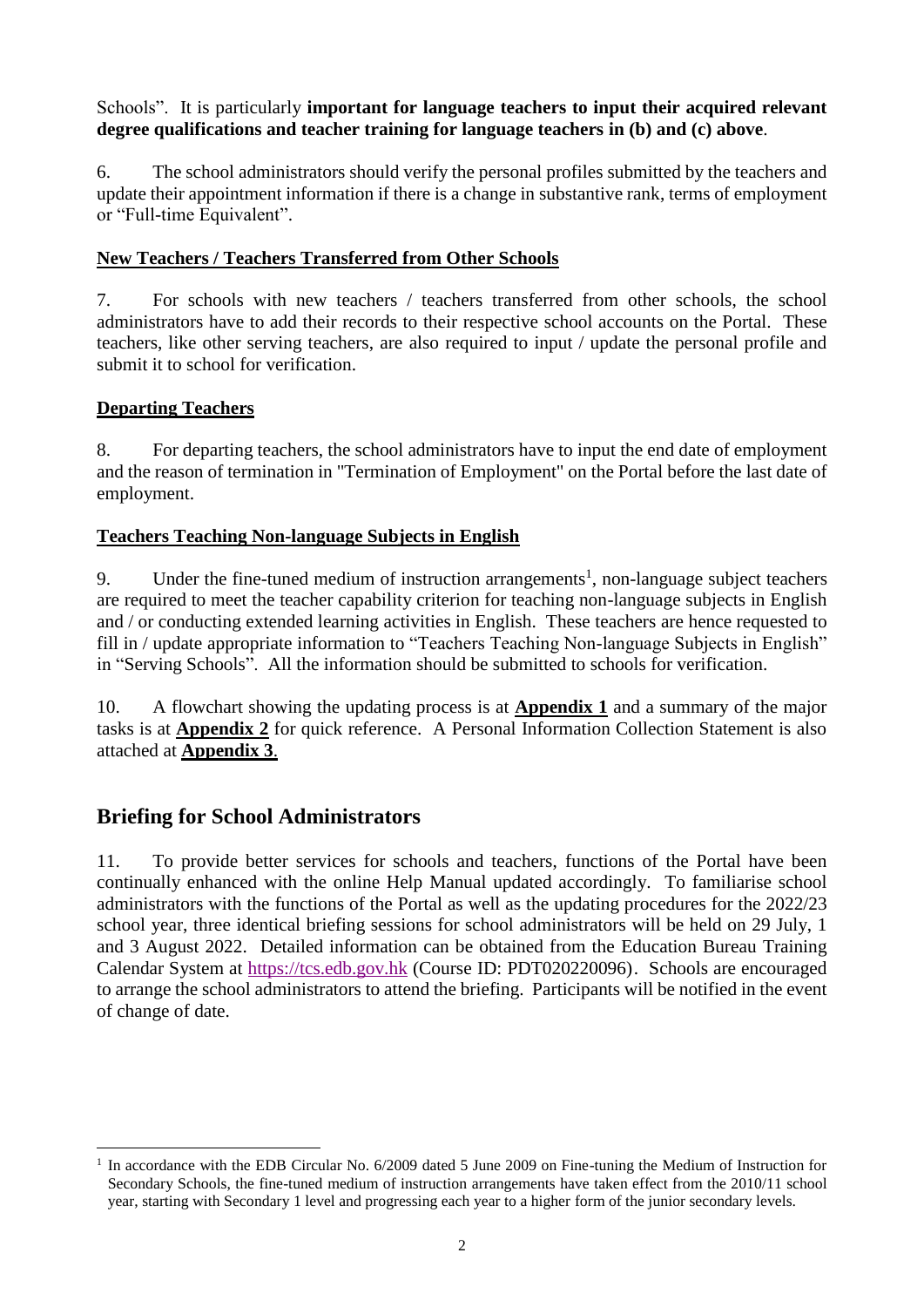# **Enquiries**

12. If you have any enquiries, please contact the e-Services Team by phone at 3698 3640, by fax at 2119 9826 or through email at **eservices@edb.gov.hk**.

> Ms W P LEE for Secretary for Education

c.c. Heads of Sections – for information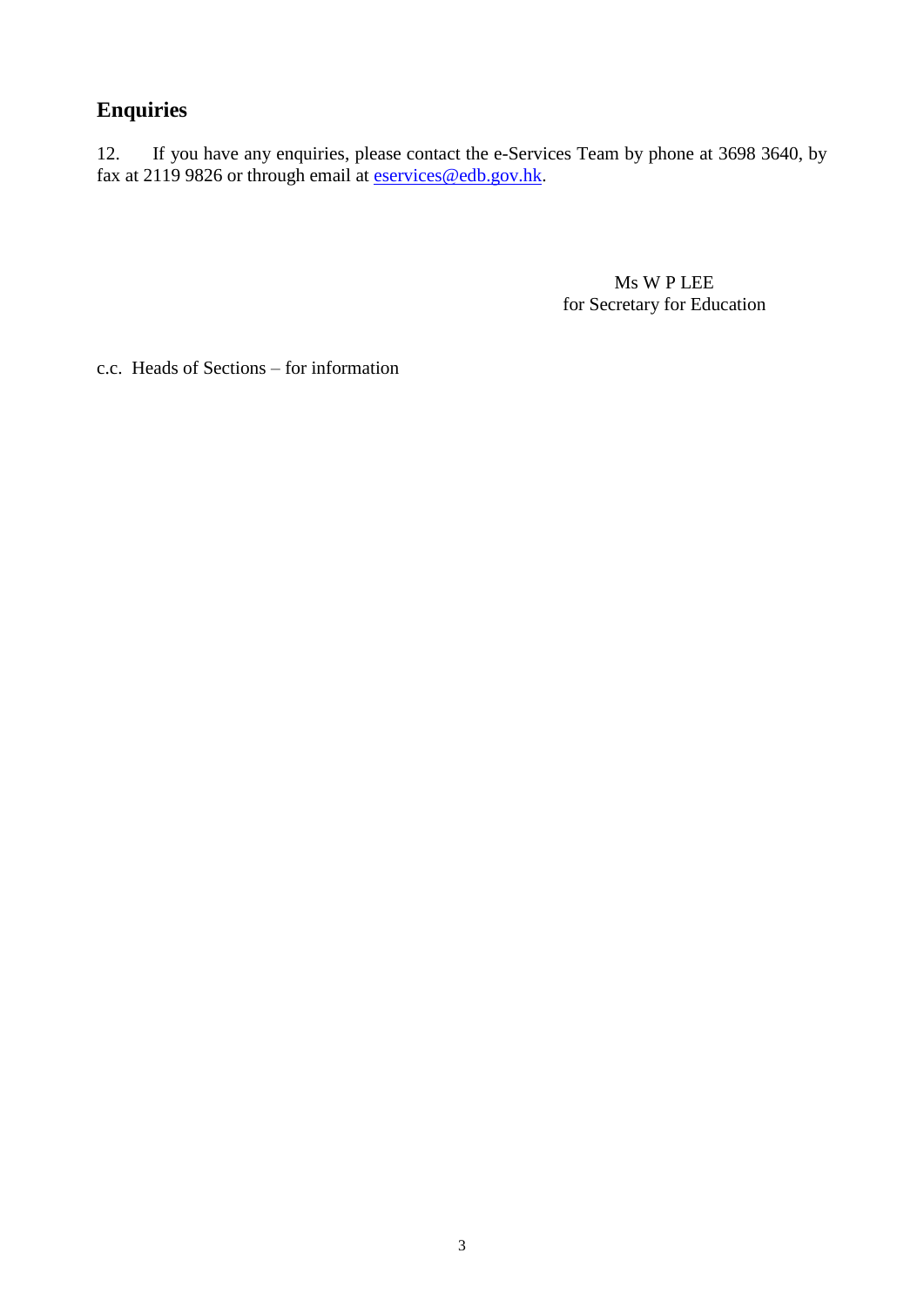### **Appendix 1**



# **Flowchart on Updating Processes**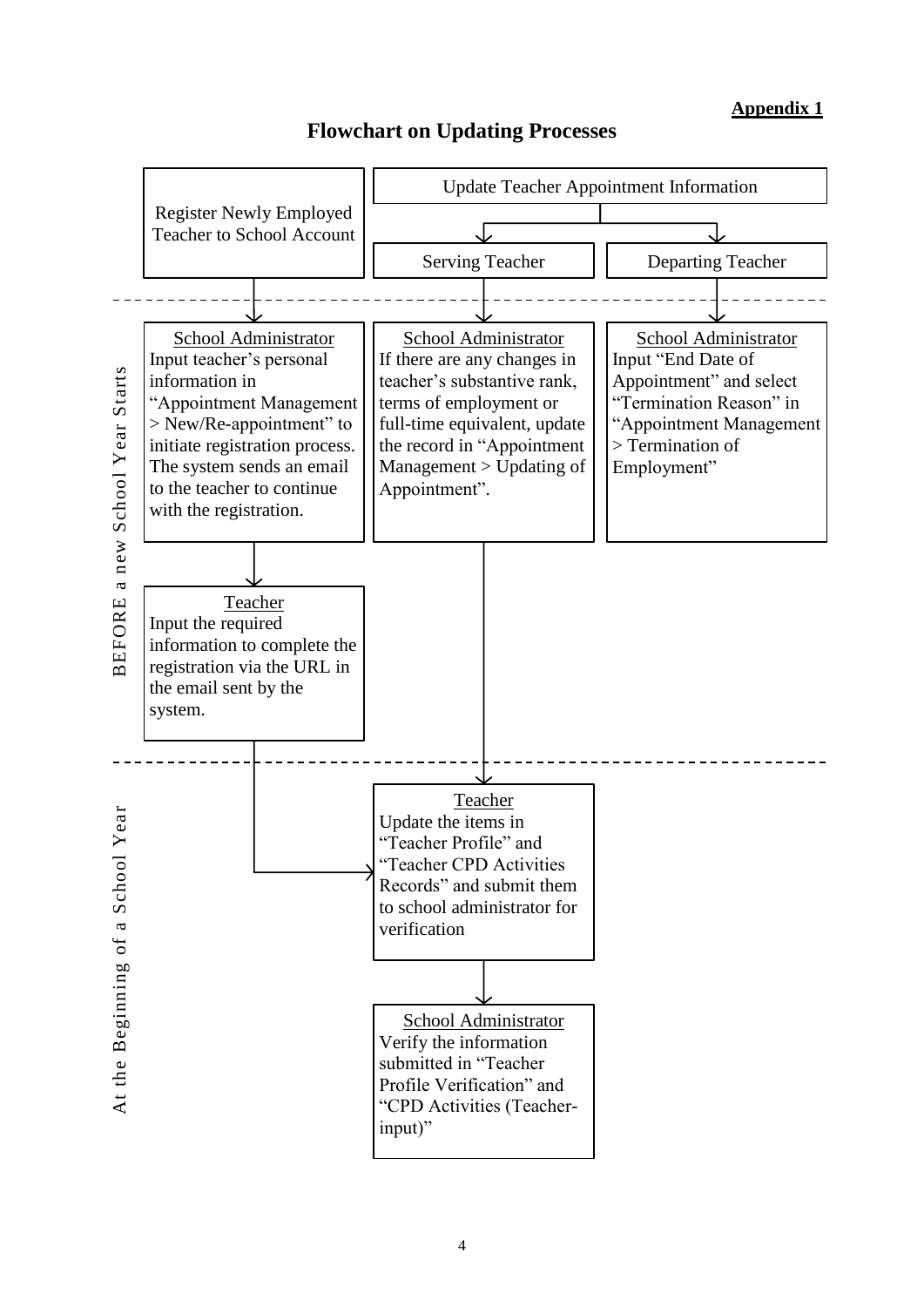### **Appendix 2**

# **Summary of Major Tasks**

#### **(A) Major Tasks of School Administrators**

#### **Task 1: End Appointment Records of Departing Teachers**

 School administrators should input the "End Date of Appointment" and the "Termination Reason" for the teachers who will leave or have left the school in "Termination of Employment" of "Appointment Management".

#### **Task 2: Register Newly Employed Teachers' Accounts**

 School administrators should register to the e-Services Portal the personal accounts of newly employed teachers (new teachers or teachers transferred from other schools). In principle, schools are required to create e-Services accounts for all monthly-paid teachers, including those regular and temporary teachers who are paid by Salaries Grant, cash grants from the government or schools' private funding, and to report information of other staff with teaching load. As to whether accounts should be opened for daily-paid supply teachers, schools should make decision based on operational needs.

#### **Task 3: Update Staff Appointment Information**

 If there is a change in substantive rank, terms of employment or "Full-time Equivalent" of any serving teachers, school administrators should update the staff appointment information in "Updating of Appointment" of "Appointment Management".

### **Task 4: Verify Staff Profiles**

 $\overline{a}$ 

 School administrators have to verify the personal profiles submitted by teachers at "Teacher Profile Verification" and ensure that important information including subjects taught, number of teaching periods per cycle / week and duties / posts have been provided by teachers.

### **Task 5: Reset Password for Staff Who Have Forgotten the Login Password**

- In case teachers forget the login password and they have not provided alternative email address<sup>2</sup> in the e-Services Portal, they can reset the password via school administrators, who can approve the requests in "Teacher Password Reset Approval" of "Appointment" Management".
- Teachers who are transferred from other schools and cannot reset the password by themselves should contact the e-Services Team at 3698 3640.

<sup>&</sup>lt;sup>2</sup> "Alternative email address" refers to an additional email address input to the Portal by the teachers themselves, NOT the email address provided by the Portal [\(xxxx@eservices.hkedcity.net\)](mailto:xxxx@eservices.hkedcity.net).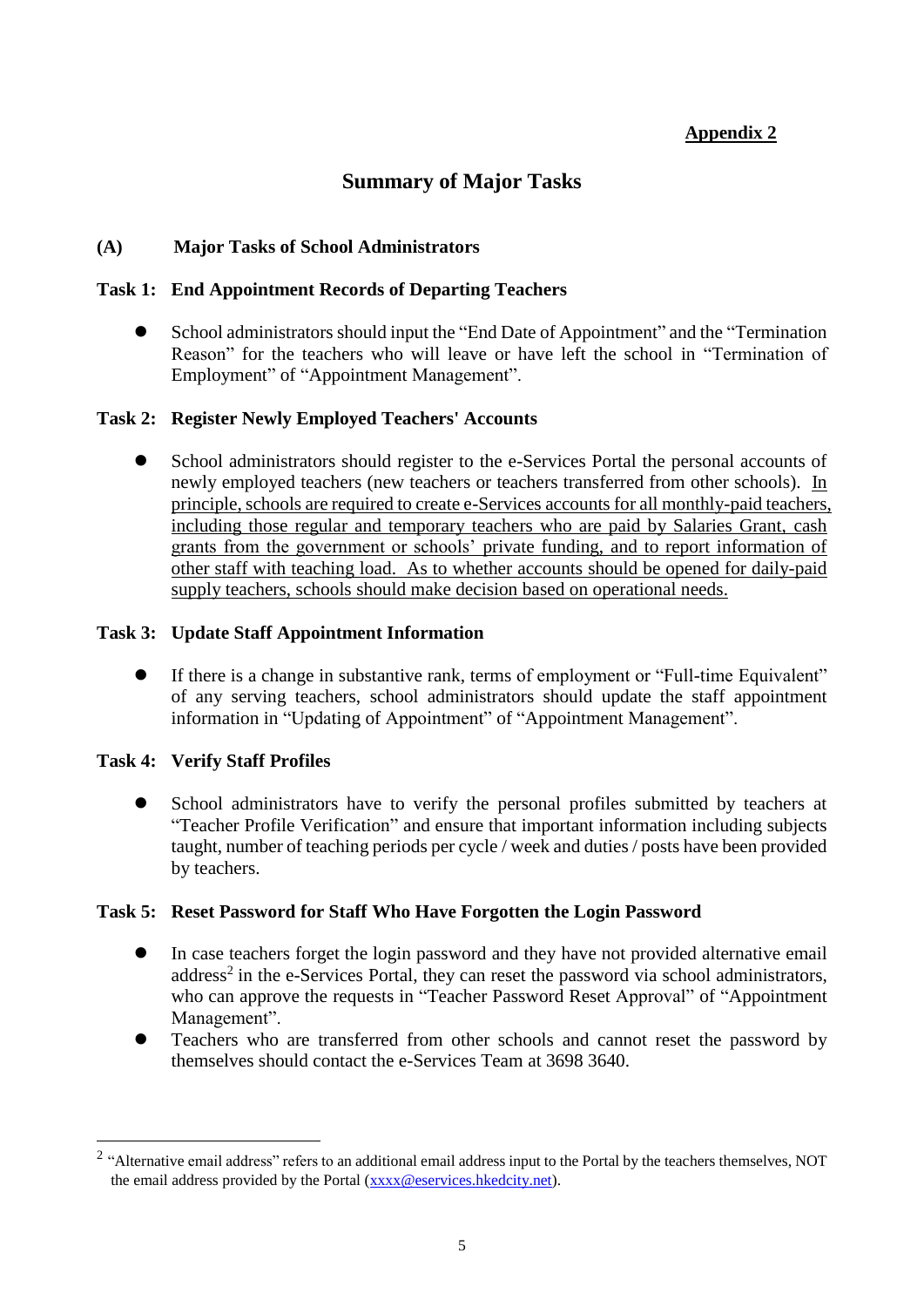### **Task 6: Creation of New School Account (if applicable)**

#### **New Schools**

For newly operated schools, school heads should approach the e-Services Team as soon as possible for provision of a school registration key to activate the Master School Administrator (MSA) account.

#### **Changed Locations (e.g. Re-provisioning) or Sessions (e.g. Whole-day Schooling)**

Schools may retain their existing MSA accounts. For schools converting from half-day to whole-day operation, the school head may choose either the account from AM session or PM session as the new account and inform the e-Services Team for arrangement of account transfer.

#### **(B) Major Tasks of Teachers**

#### **Task 1: New Account or Transfer of Account**

- When a teacher is going to change school, please remind the school administrator of the serving school to "end" the employment record in the Portal. Please note that even the process has not been completed, the teacher can still register the e-Services account with the new school.
- New teachers and teachers transferred from other schools may register an e-Services account via the school administrators of the new schools before the commencement of the school year.

#### **Task 2: Update Personal Profiles**

- For information at "Serving Schools", teachers have to update their duties / posts, subjects taught and the number of teaching periods at the beginning of the school year. Other appointment information is to be updated by school administrators.
- Teachers are requested to update their personal profiles when there are changes in personal particulars, qualifications and training. If teachers have entered qualification that is being sought, please submit it to school for verification as soon as the qualification is obtained.

#### **Task 3: Reset Password**

- If teachers have forgotten their password, they can reset it by clicking "Teacher" at "Forget/Reset Account Password" in the e-Services Portal login page.
- Teachers who are transferred from other schools cannot log in to the Portal should contact the e-Services Team at 3698 3640.